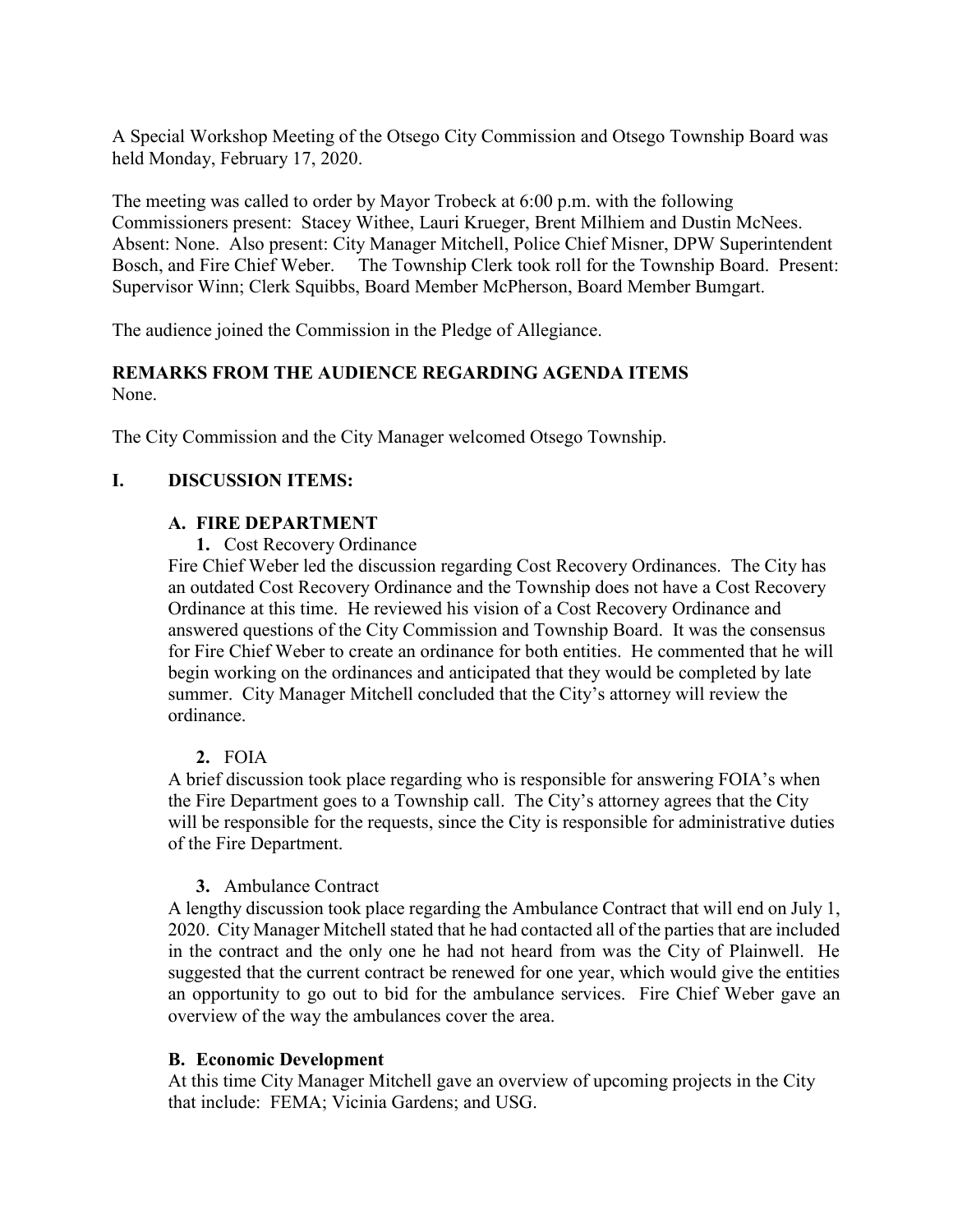# **C. 2020 Elections**

City Manager Mitchell stated that there will be four elections in the City and Township this year.

## **D. 123 N. Grant St.**

A brief discussion took place regarding the moving of the house, widening the street, and replacing infrastructure. Supervisor Winn commented that he is glad that the City is saving the house.

### **E. Community Pavilion**

City Manager Mitchell explained the phases of the project. The City Commission again thanked Supervisor Winn for donating his time and skills to be the General Contractor for the project. It was a consensus that the Community Pavilion will be a great asset for the City and Township.

### **F. Other Items**

Other items that were discussed included: EPA Superfund Update; Future Land Use; Infrastructure; Housing; City's Marketing Campaign; making the City and Township more family friendly.

# **COMMUNICATIONS**

None.

# **REMARKS FROM THE AUDIENCE**

County Commissioner Dugan – he gave an updated on recent County activities. He commented that he was glad to see a joint meeting of the City and Township. He stated that these meetings use to take place on a yearly basis and he believes that it should continue. He mentioned that there are vacancies on various boards at the County and he encouraged anyone that would like to serve to fill out an application.

Robert Alway, 1012 Barton – he commented that he would like to see the Cost Recovery Ordinance happen.

Fire Chief Weber – he commented on the need for markers on the river, to help assist in locating people in need of assistance. He stated that this would be beneficial for rescues in the City of Otsego, Otsego Township, Gun Plain, and the City of Plainwell. He also stated that with the upcoming increase in traffic at USG the two railroad crossings should be reviewed for the possible placement of arms. City Manager Mitchell will contact the railroad.

# **COMMISSIONERS' COMMENTS**

Township Board Member Bumgart – she commented that this meeting is a positive sign as the City and Township are intertwined, but so separated. She commented that she would like to keep working in this direction.